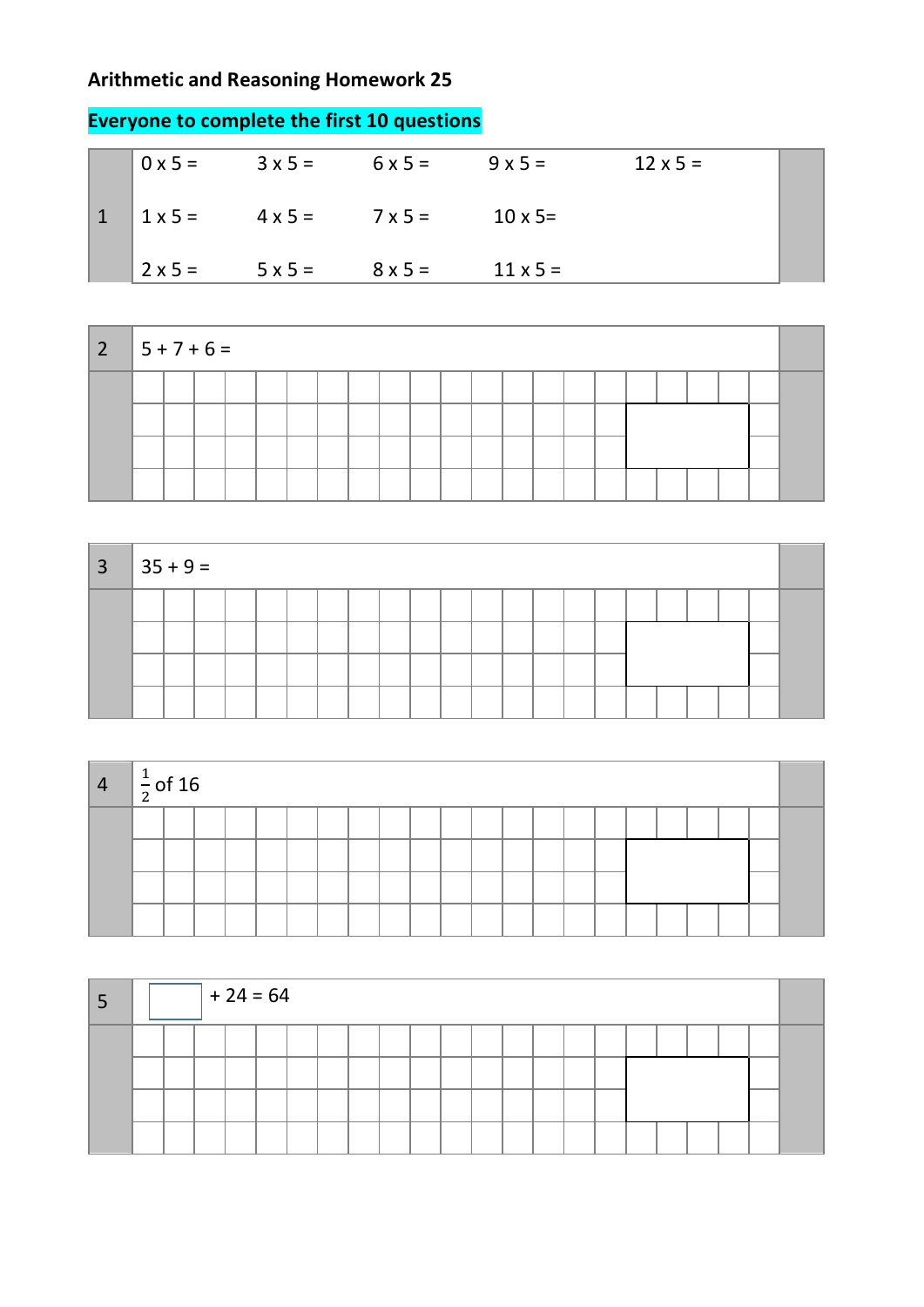

| Use these words to complete the sentences. |  |
|--------------------------------------------|--|
| weeks<br>minutes<br>days                   |  |
| There are $7 \_$                           |  |
| There are $52$<br>$\_$ in a year.          |  |
| There are 30<br>$\_$ in half an hour.      |  |

| 8 | Tick the parallel lines. |  |
|---|--------------------------|--|
|   |                          |  |
|   |                          |  |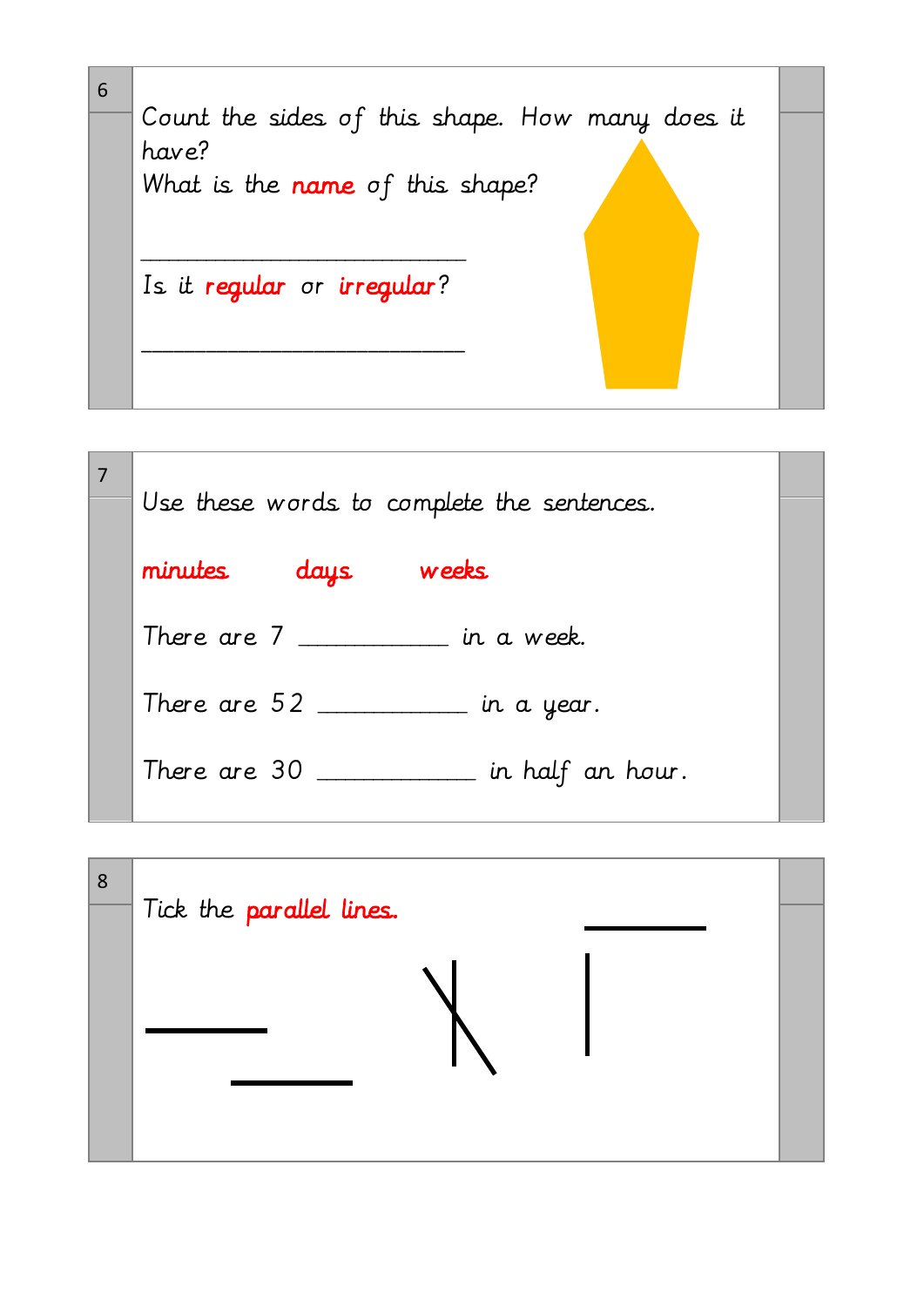| a |                  |                    |                                                                                     |                       |  |
|---|------------------|--------------------|-------------------------------------------------------------------------------------|-----------------------|--|
|   | Name of<br>shape | Number of<br>faces | $\begin{array}{ l } \hline \textbf{Number of} \\ \hline \textbf{edges} \end{array}$ | Number of<br>vertices |  |
|   |                  |                    |                                                                                     |                       |  |

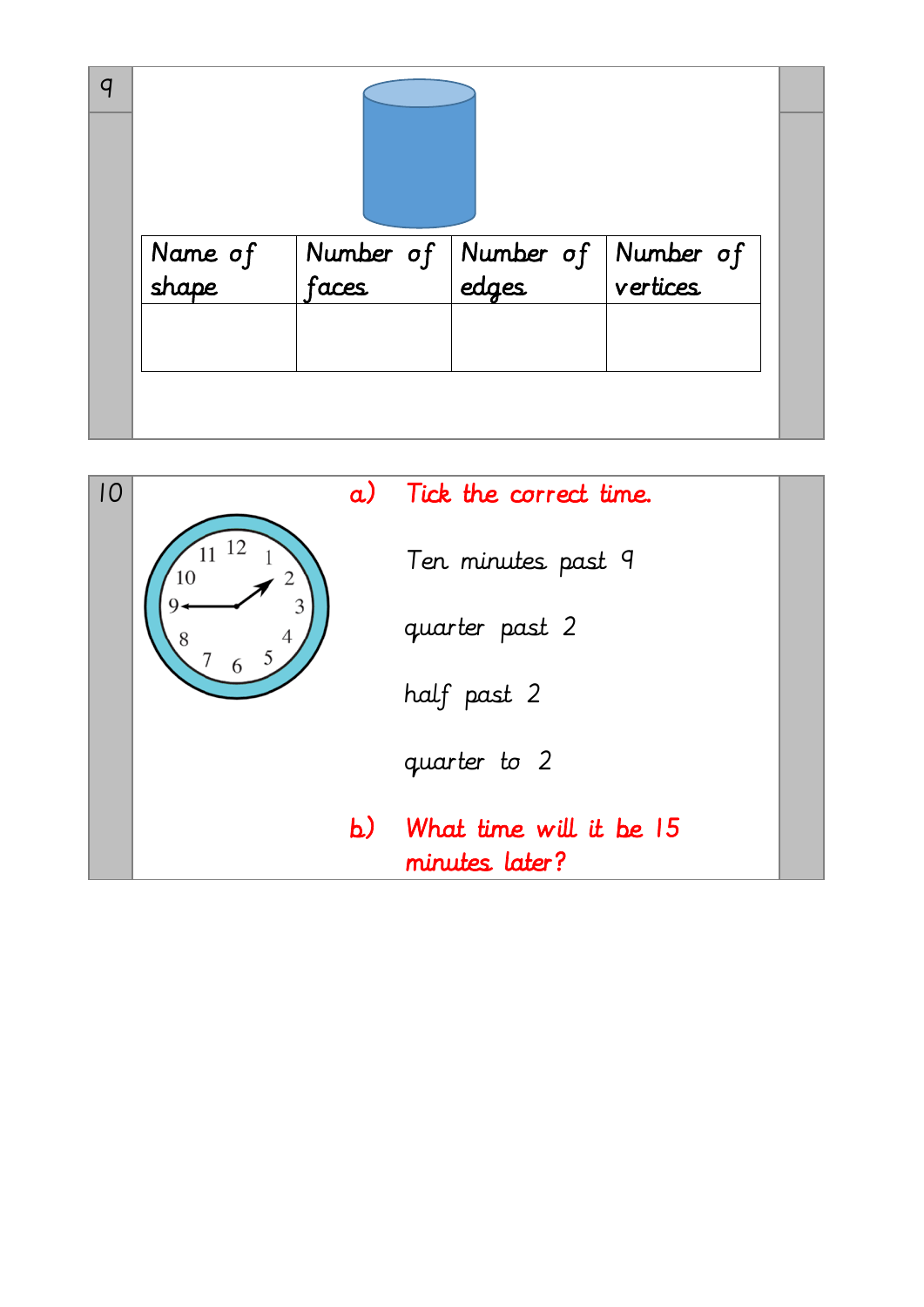| 11 |  |  |  | $+ 673 = 783$ |  |  |  |  |  |  |  |
|----|--|--|--|---------------|--|--|--|--|--|--|--|
|    |  |  |  |               |  |  |  |  |  |  |  |

| 12 |  |  |  |  |  |  |  |  |  |  |  | Five hundred and thirty six more than one hundred and seven is? |  |  |  |  |  |  |  |
|----|--|--|--|--|--|--|--|--|--|--|--|-----------------------------------------------------------------|--|--|--|--|--|--|--|
|    |  |  |  |  |  |  |  |  |  |  |  |                                                                 |  |  |  |  |  |  |  |
|    |  |  |  |  |  |  |  |  |  |  |  |                                                                 |  |  |  |  |  |  |  |
|    |  |  |  |  |  |  |  |  |  |  |  |                                                                 |  |  |  |  |  |  |  |
|    |  |  |  |  |  |  |  |  |  |  |  |                                                                 |  |  |  |  |  |  |  |

| $13 \left  \frac{3}{4} \right.$ of 88 = |  |  |  |  |  |  |  |  |  |  |  |
|-----------------------------------------|--|--|--|--|--|--|--|--|--|--|--|
|                                         |  |  |  |  |  |  |  |  |  |  |  |
|                                         |  |  |  |  |  |  |  |  |  |  |  |
|                                         |  |  |  |  |  |  |  |  |  |  |  |
|                                         |  |  |  |  |  |  |  |  |  |  |  |

| 14 | 904 is $ $ |  |  | more than 299 |  |  |  |  |  |  |  |
|----|------------|--|--|---------------|--|--|--|--|--|--|--|
|    |            |  |  |               |  |  |  |  |  |  |  |
|    |            |  |  |               |  |  |  |  |  |  |  |

|  | $15 134+$<br>$= 292 + 108$ |  |  |  |  |  |  |  |  |  |  |  |  |  |  |  |  |  |  |
|--|----------------------------|--|--|--|--|--|--|--|--|--|--|--|--|--|--|--|--|--|--|
|  |                            |  |  |  |  |  |  |  |  |  |  |  |  |  |  |  |  |  |  |
|  |                            |  |  |  |  |  |  |  |  |  |  |  |  |  |  |  |  |  |  |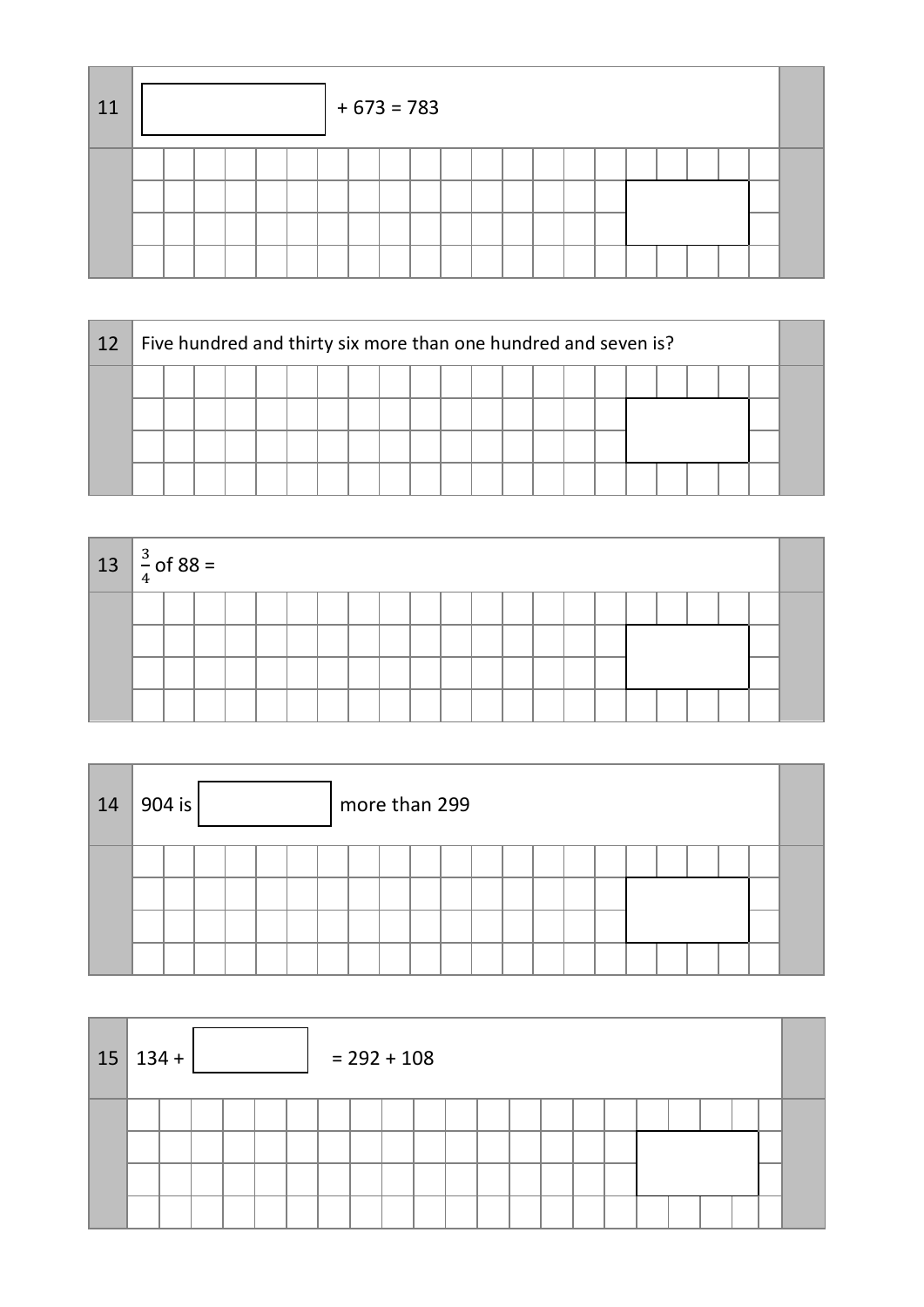$16$  Is this angle < , > or = a right angle? Circle the correct one.

17 The children looked at the clock at  $9:27$  in the morning. If school finishes at 3 o'clock, how long do the children have left in school? Show your workings please. \_\_\_\_\_\_\_\_\_\_\_\_\_\_\_\_\_\_\_\_\_\_\_\_\_\_\_\_\_\_\_\_\_\_\_\_\_\_\_\_\_\_\_\_\_\_\_\_\_\_\_\_\_\_\_\_\_\_\_\_\_\_\_\_\_\_\_\_\_\_\_\_\_\_\_\_\_\_\_\_\_\_\_\_\_

Zhara has a quarter of the number of books that Jim has

18

If Jim has 24 books. how many does Zhara have?

 $19 \mid 56 \times 10 = 32 \times 3 =$  $22 \times 10 = 22 \times 4 =$